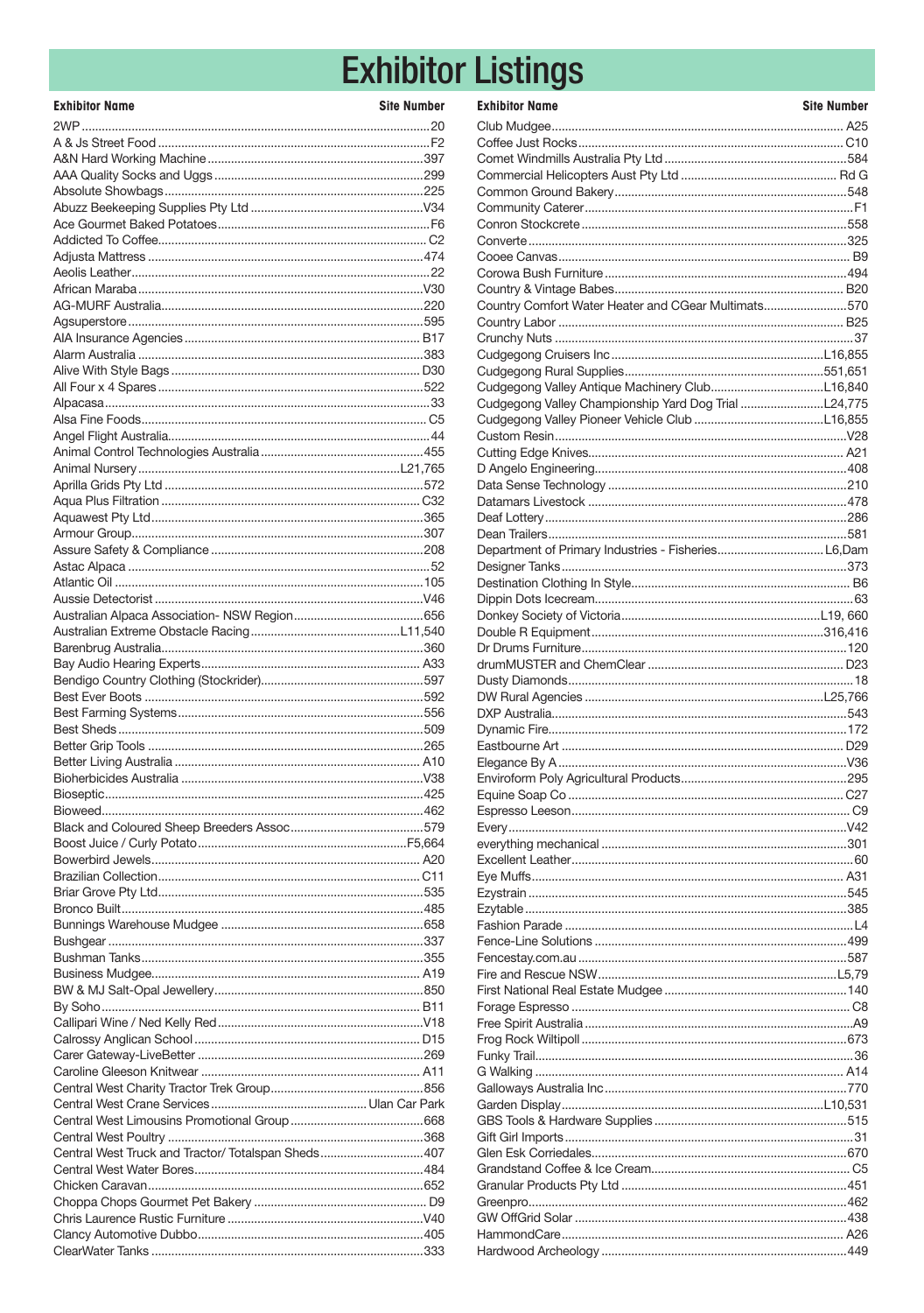# **Exhibitor Listings**

| <b>Exhibitor Name</b>                             | <b>Site Number</b> |
|---------------------------------------------------|--------------------|
|                                                   |                    |
|                                                   |                    |
|                                                   |                    |
|                                                   |                    |
|                                                   |                    |
|                                                   |                    |
|                                                   |                    |
|                                                   |                    |
|                                                   |                    |
|                                                   |                    |
|                                                   |                    |
|                                                   |                    |
|                                                   |                    |
|                                                   |                    |
|                                                   |                    |
|                                                   |                    |
|                                                   |                    |
|                                                   |                    |
|                                                   |                    |
|                                                   |                    |
|                                                   |                    |
|                                                   |                    |
|                                                   |                    |
|                                                   |                    |
|                                                   |                    |
|                                                   |                    |
|                                                   |                    |
|                                                   |                    |
|                                                   |                    |
|                                                   |                    |
|                                                   |                    |
|                                                   |                    |
|                                                   |                    |
|                                                   |                    |
|                                                   |                    |
|                                                   |                    |
|                                                   |                    |
|                                                   |                    |
|                                                   |                    |
|                                                   |                    |
|                                                   |                    |
|                                                   |                    |
|                                                   |                    |
|                                                   |                    |
|                                                   |                    |
|                                                   |                    |
|                                                   |                    |
|                                                   |                    |
|                                                   |                    |
|                                                   |                    |
|                                                   |                    |
|                                                   |                    |
|                                                   |                    |
|                                                   |                    |
|                                                   |                    |
|                                                   |                    |
|                                                   |                    |
|                                                   |                    |
|                                                   |                    |
|                                                   |                    |
| Mid Western Regional Council-Weeds Department 563 |                    |
|                                                   |                    |
|                                                   |                    |
| Missys Handcrafted Earrings and Hair Accessories  |                    |
|                                                   |                    |
|                                                   |                    |
|                                                   |                    |

| <b>Exhibitor Name</b>                                 | <b>Site Number</b> |
|-------------------------------------------------------|--------------------|
|                                                       |                    |
|                                                       |                    |
|                                                       |                    |
|                                                       |                    |
|                                                       |                    |
|                                                       |                    |
|                                                       |                    |
|                                                       |                    |
|                                                       |                    |
|                                                       |                    |
|                                                       |                    |
|                                                       |                    |
|                                                       |                    |
| Mudgee Powersports C/O Dubbo City Motorcycles401      |                    |
|                                                       |                    |
|                                                       |                    |
|                                                       |                    |
|                                                       |                    |
|                                                       |                    |
|                                                       |                    |
|                                                       |                    |
|                                                       |                    |
| Nature Lab Skincare & BabyScent Natural Skincare C2   |                    |
|                                                       |                    |
|                                                       |                    |
|                                                       |                    |
|                                                       |                    |
|                                                       |                    |
| NPI Group - Clark Tanks & National Poly Industries350 |                    |
|                                                       |                    |
|                                                       |                    |
|                                                       |                    |
|                                                       |                    |
|                                                       |                    |
|                                                       |                    |
|                                                       |                    |
|                                                       |                    |
|                                                       |                    |
|                                                       |                    |
|                                                       |                    |
|                                                       |                    |
|                                                       |                    |
|                                                       |                    |
|                                                       |                    |
|                                                       |                    |
|                                                       |                    |
|                                                       |                    |
|                                                       |                    |
|                                                       |                    |
|                                                       |                    |
|                                                       |                    |
|                                                       |                    |
|                                                       |                    |
|                                                       |                    |
|                                                       |                    |
| Pioneer Water Tanks and H2o Tanks and Liners444       |                    |
|                                                       |                    |
|                                                       |                    |
|                                                       |                    |
|                                                       |                    |
|                                                       |                    |
|                                                       |                    |
|                                                       |                    |
|                                                       |                    |
|                                                       |                    |
|                                                       |                    |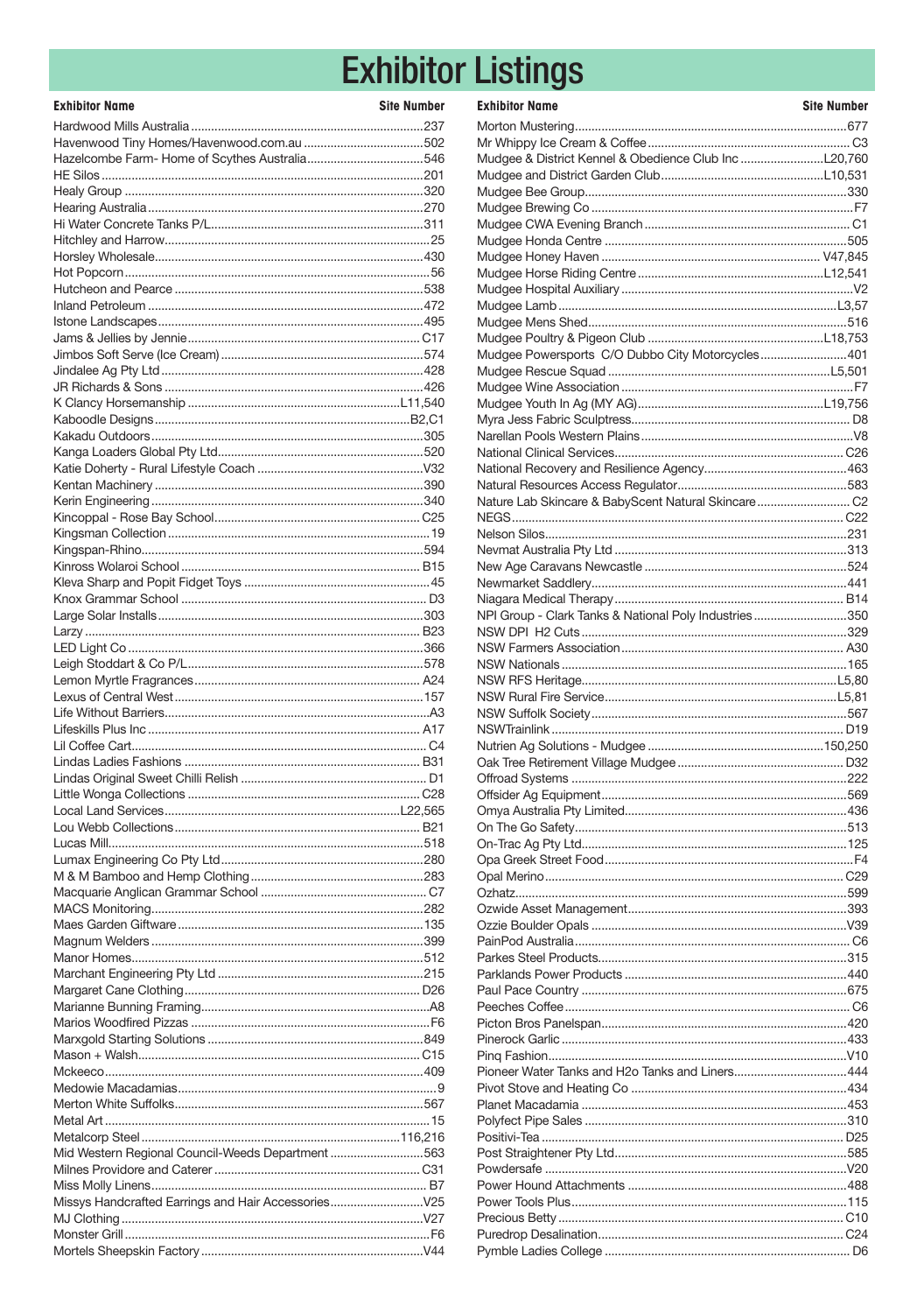# **Exhibitor Listings**

| <b>Exhibitor Name</b> | <b>Site Number</b> |
|-----------------------|--------------------|
|                       |                    |
|                       |                    |
|                       |                    |
|                       |                    |
|                       |                    |
|                       |                    |
|                       |                    |
|                       |                    |
|                       |                    |
|                       |                    |
|                       |                    |
|                       |                    |
|                       |                    |
|                       |                    |
|                       |                    |
|                       |                    |
|                       |                    |
|                       |                    |
|                       |                    |
|                       |                    |
|                       |                    |
|                       |                    |
|                       |                    |
|                       |                    |
|                       |                    |
|                       |                    |
|                       |                    |
|                       |                    |
|                       |                    |
|                       |                    |
|                       |                    |
|                       |                    |
|                       |                    |
|                       |                    |
|                       |                    |
|                       |                    |
|                       |                    |
|                       |                    |
|                       |                    |
|                       |                    |
|                       |                    |
|                       |                    |
|                       |                    |
|                       |                    |
|                       |                    |
|                       |                    |
|                       |                    |
|                       |                    |
|                       |                    |
|                       |                    |
|                       |                    |
|                       |                    |
|                       |                    |
|                       |                    |
|                       |                    |
|                       |                    |
|                       |                    |
|                       |                    |
|                       |                    |
|                       |                    |
|                       |                    |
|                       |                    |
|                       |                    |
|                       |                    |
|                       |                    |

| <b>Exhibitor Name</b>                                  | <b>Site Number</b> |
|--------------------------------------------------------|--------------------|
|                                                        |                    |
|                                                        |                    |
|                                                        |                    |
|                                                        |                    |
|                                                        |                    |
|                                                        |                    |
|                                                        |                    |
|                                                        |                    |
|                                                        |                    |
|                                                        |                    |
|                                                        |                    |
|                                                        |                    |
|                                                        |                    |
|                                                        |                    |
| The Mudgee Pump Company / Monsoon Irrigators412        |                    |
|                                                        |                    |
|                                                        |                    |
|                                                        |                    |
|                                                        |                    |
|                                                        |                    |
|                                                        |                    |
|                                                        |                    |
|                                                        |                    |
|                                                        |                    |
|                                                        |                    |
|                                                        |                    |
|                                                        |                    |
|                                                        |                    |
|                                                        |                    |
|                                                        |                    |
|                                                        |                    |
|                                                        |                    |
|                                                        |                    |
|                                                        |                    |
|                                                        |                    |
|                                                        |                    |
|                                                        |                    |
|                                                        |                    |
|                                                        |                    |
|                                                        |                    |
|                                                        |                    |
|                                                        |                    |
|                                                        |                    |
|                                                        |                    |
|                                                        |                    |
|                                                        |                    |
| Western Concrete Polishing/ T & B Bespoke Furniture526 |                    |
|                                                        |                    |
|                                                        |                    |
|                                                        |                    |
|                                                        |                    |
|                                                        |                    |
|                                                        |                    |
|                                                        |                    |
|                                                        |                    |
|                                                        |                    |
|                                                        |                    |
|                                                        |                    |
|                                                        |                    |
|                                                        |                    |
|                                                        |                    |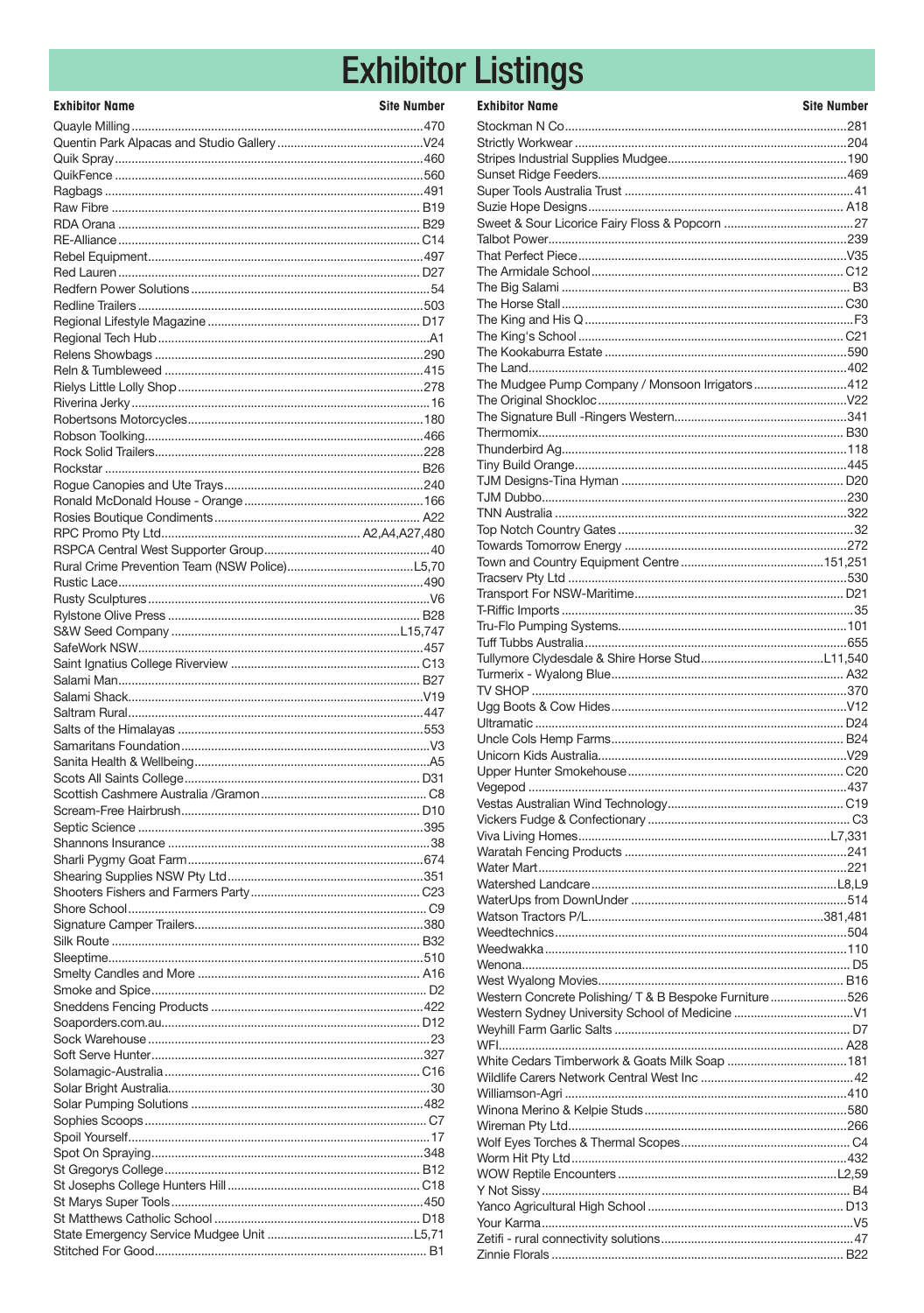**Site Number** 

### **Exhibitor Name/Category**

| 4WDs & Equipment |  |
|------------------|--|
|------------------|--|

|                                                  | .543 |
|--------------------------------------------------|------|
|                                                  | .301 |
|                                                  | .366 |
|                                                  |      |
| Mudgee Powersports C/O Dubbo City Motorcycles401 |      |
|                                                  | .222 |
|                                                  |      |
|                                                  |      |
|                                                  |      |
|                                                  | .240 |
|                                                  | .230 |
|                                                  |      |

### **Advisory Services**

#### **Alpacas & Products**

#### **Animal Health / Veterinary**

| Central West Truck and Tractor/Totalspan Sheds407 |  |
|---------------------------------------------------|--|
|                                                   |  |
|                                                   |  |
|                                                   |  |
|                                                   |  |
|                                                   |  |
|                                                   |  |
|                                                   |  |

## Aquaculture / Hydroponics

|--|--|

## **Arts & Crafts**

## **Exhibitor Name/Category**

**Site Number** 

| <b>Aviation / Aircraft / Helicopters</b>                                                                     |
|--------------------------------------------------------------------------------------------------------------|
| <b>Banking &amp; Finance</b>                                                                                 |
|                                                                                                              |
| <b>Beekeeping &amp; Bee Products</b>                                                                         |
|                                                                                                              |
| <b>Boats &amp; Accessories</b>                                                                               |
|                                                                                                              |
| <b>Books / Magazines &amp; Publications</b>                                                                  |
|                                                                                                              |
| <b>Building &amp; Building Products</b>                                                                      |
| Central West Truck and Tractor/ Totalspan Sheds407<br>Western Concrete Polishing/ T & B Bespoke Furniture526 |
| <b>Business &amp; Management Systems</b>                                                                     |
|                                                                                                              |
| <b>Camping &amp; Outdoor Equipment</b>                                                                       |
| Country Comfort Water Heater and CGear Multimats570                                                          |
| <b>Caravans / Campers / Motorhomes</b>                                                                       |
|                                                                                                              |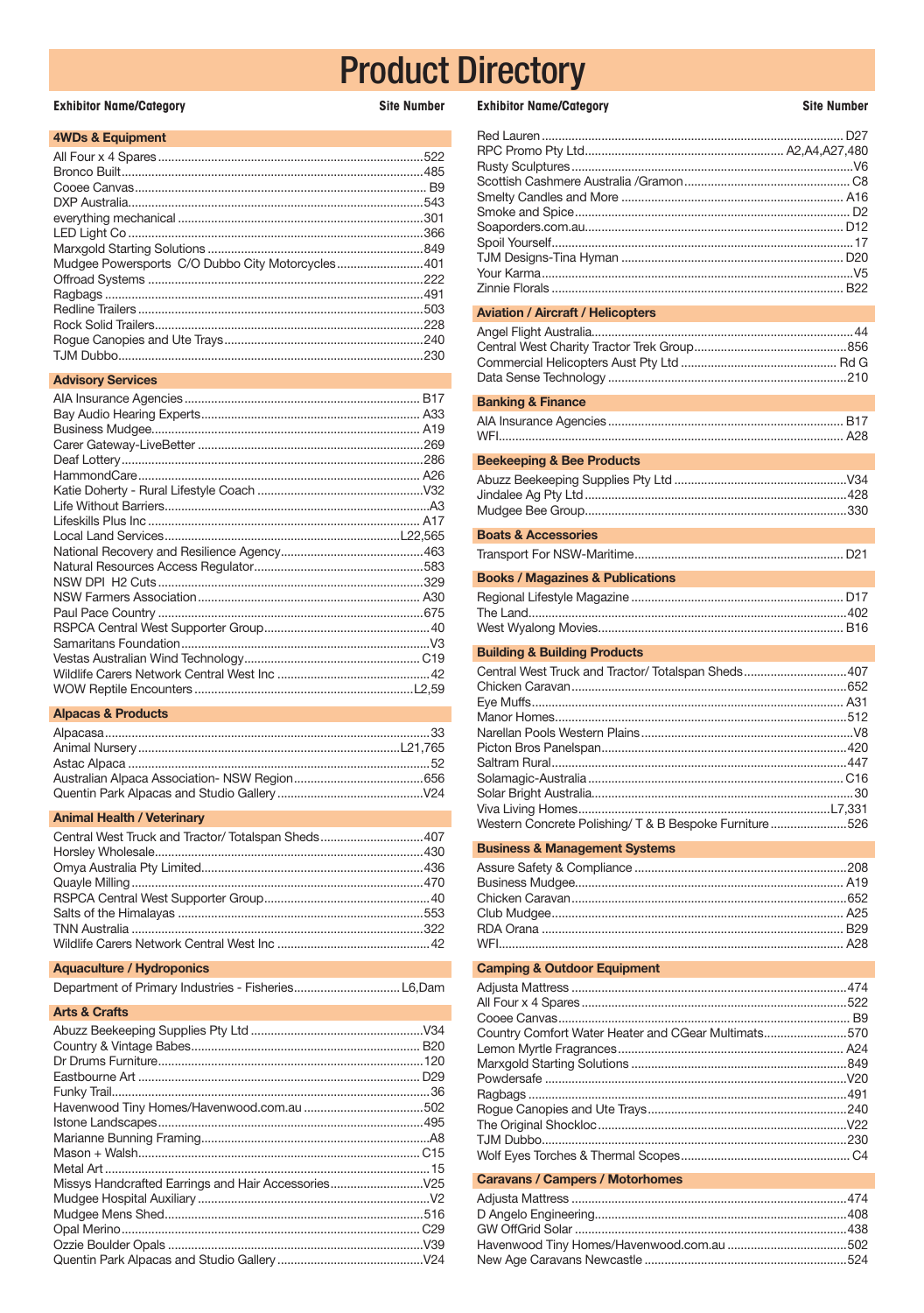| <b>Exhibitor Name/Category</b> | <b>Site Number</b> |
|--------------------------------|--------------------|
|                                |                    |
|                                |                    |
|                                |                    |
| <b>Cattle Breeds</b>           |                    |
|                                |                    |

| <b>Cattle Products</b>                            |  |
|---------------------------------------------------|--|
| Central West Truck and Tractor/Totalspan Sheds407 |  |
|                                                   |  |
|                                                   |  |
|                                                   |  |
|                                                   |  |

## **Chainsaws**

## **Cleaning Products**

|--|--|--|

## **Clothing & Workwear**

## **Coffee & Caterers**

| <b>Exhibitor Name/Category</b>                         | <b>Site Number</b> |
|--------------------------------------------------------|--------------------|
|                                                        |                    |
| <b>Communications</b>                                  |                    |
|                                                        |                    |
| <b>Compost / Mulches</b>                               |                    |
|                                                        |                    |
| <b>Compressors &amp; Air Tools</b>                     |                    |
|                                                        |                    |
| <b>Concrete Products</b>                               |                    |
| Western Concrete Polishing/ T & B Bespoke Furniture526 |                    |
| <b>Conservation</b>                                    |                    |
|                                                        |                    |
| <b>Cultivators / Ploughs</b>                           |                    |
|                                                        |                    |
| Dogs / Dog Products & Events                           |                    |
|                                                        |                    |

#### **Earth Moving Equipment**

## Education

| Department of Primary Industries - FisheriesL6,Dam |  |
|----------------------------------------------------|--|
|                                                    |  |
|                                                    |  |
|                                                    |  |
|                                                    |  |
|                                                    |  |
|                                                    |  |
|                                                    |  |
|                                                    |  |
|                                                    |  |
|                                                    |  |
|                                                    |  |
|                                                    |  |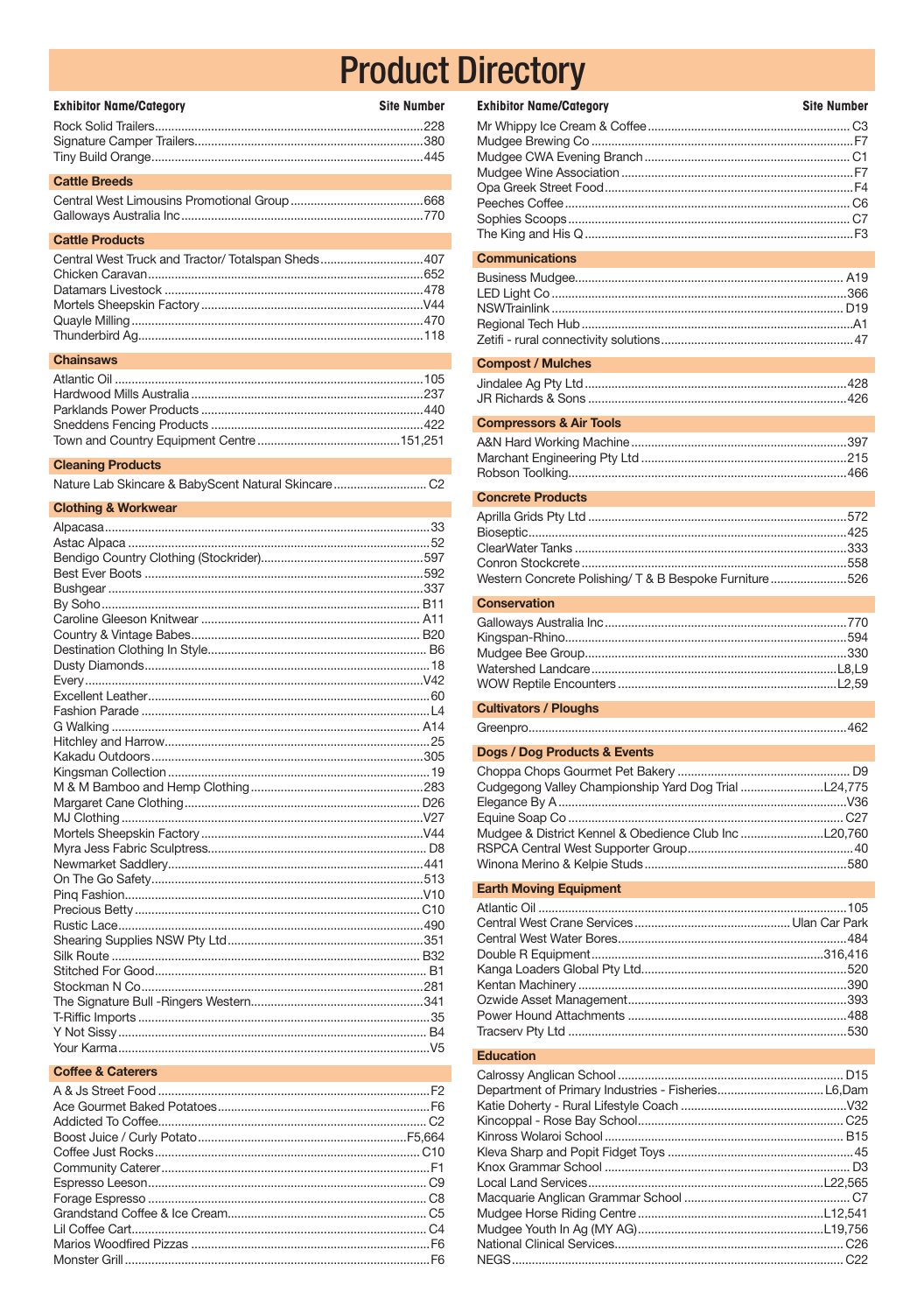| <b>Exhibitor Name/Category</b> | <b>Site Number</b> |
|--------------------------------|--------------------|
|                                |                    |
|                                |                    |
|                                |                    |
|                                |                    |
|                                |                    |
|                                |                    |
|                                |                    |
|                                |                    |
|                                |                    |
|                                |                    |
|                                |                    |
|                                |                    |
|                                |                    |
|                                |                    |
|                                |                    |
|                                |                    |
|                                |                    |
|                                |                    |

#### **Electrical / Electric Fencing**

### **Emergency Services / First Aid**

#### **Energy**

### **Engineering Products**

#### **Engines & Parts**

|--|

## **Environmental Products**

## **Fashion inc Kids**

| <b>Exhibitor Name/Category</b> | <b>Site Number</b> |
|--------------------------------|--------------------|
|                                |                    |
|                                |                    |
|                                |                    |
|                                |                    |
|                                |                    |
|                                |                    |
|                                |                    |
|                                |                    |
|                                |                    |
|                                |                    |
|                                |                    |
|                                |                    |
|                                |                    |
|                                |                    |
|                                |                    |
|                                |                    |
|                                |                    |
|                                |                    |
|                                |                    |
|                                |                    |
|                                |                    |
|                                |                    |
|                                |                    |
|                                |                    |
|                                |                    |

## **Feeders / Feeds & Supplements**

#### **Fencing Equipment**

| .545 |
|------|
|      |
|      |
|      |
|      |
|      |
|      |
|      |
|      |
|      |
|      |
|      |
|      |
|      |

#### Fertilisers

#### **Fire Protection**

#### **Fishing / Fishing Equipment**

## **Food Products**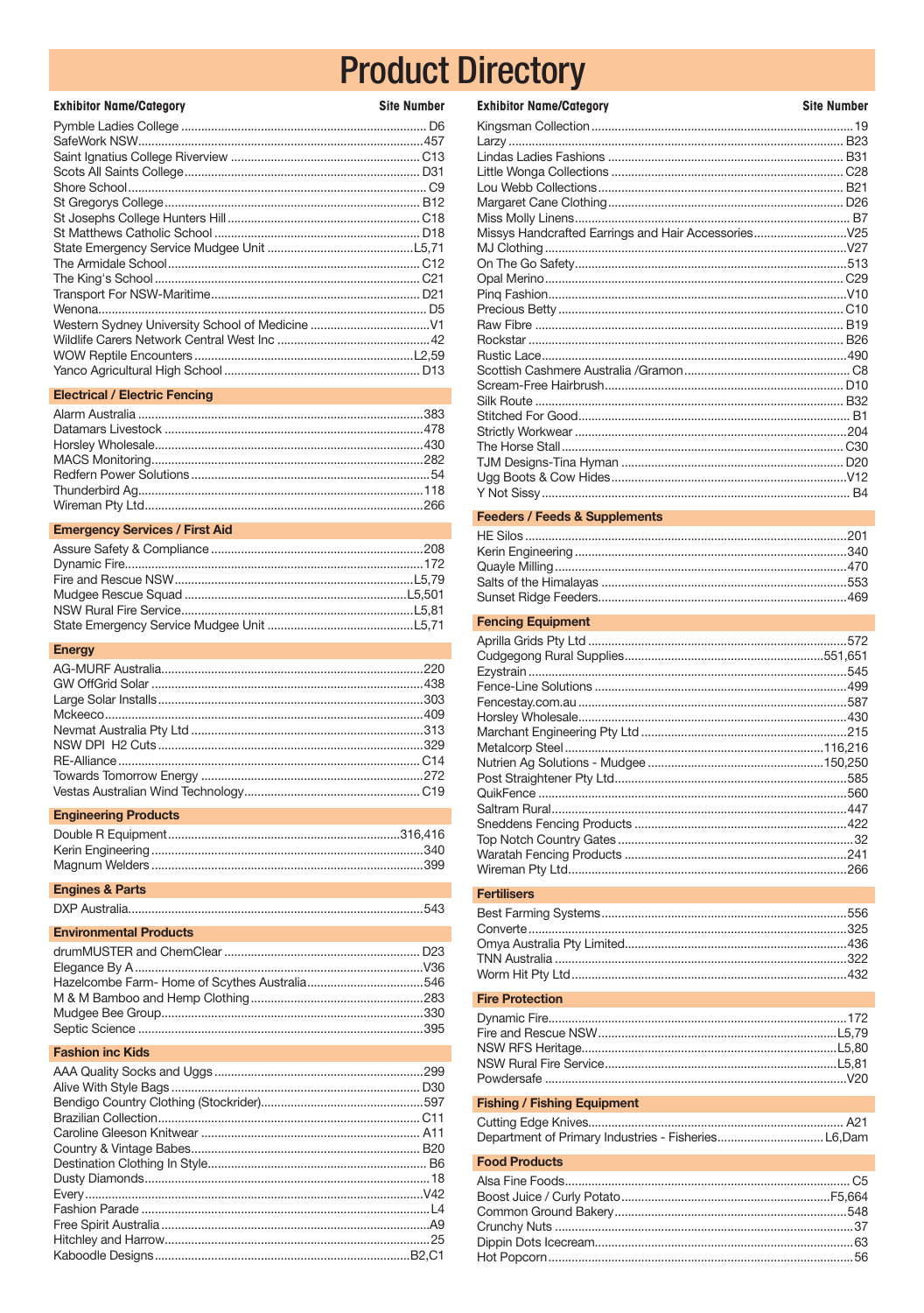| <b>Exhibitor Name/Category</b> | <b>Site Number</b> |
|--------------------------------|--------------------|
|                                |                    |
|                                |                    |
|                                |                    |
|                                |                    |
|                                |                    |
|                                |                    |
|                                |                    |
|                                |                    |
|                                |                    |
|                                |                    |
|                                |                    |
|                                |                    |
|                                |                    |
|                                |                    |
|                                |                    |
|                                |                    |
|                                |                    |
|                                |                    |
|                                |                    |
|                                |                    |
|                                |                    |
|                                |                    |
|                                |                    |
|                                |                    |
|                                |                    |
|                                |                    |
|                                |                    |

## Footwear

## **Furniture & Supplies**

| Western Concrete Polishing/ T & B Bespoke Furniture526 |  |
|--------------------------------------------------------|--|

## **Gardening / Landscaping**

## Gates / Solar / Auto

## Generators

## **Exhibitor Name/Category**

**Site Number** 

| <b>Goat Breeds &amp; Products</b> |  |
|-----------------------------------|--|
|                                   |  |
| Government                        |  |

## **Hats**

#### **Hay Balers & Handling**

## **Health & Mobility**

| $Hint$ |  |
|--------|--|

#### Heating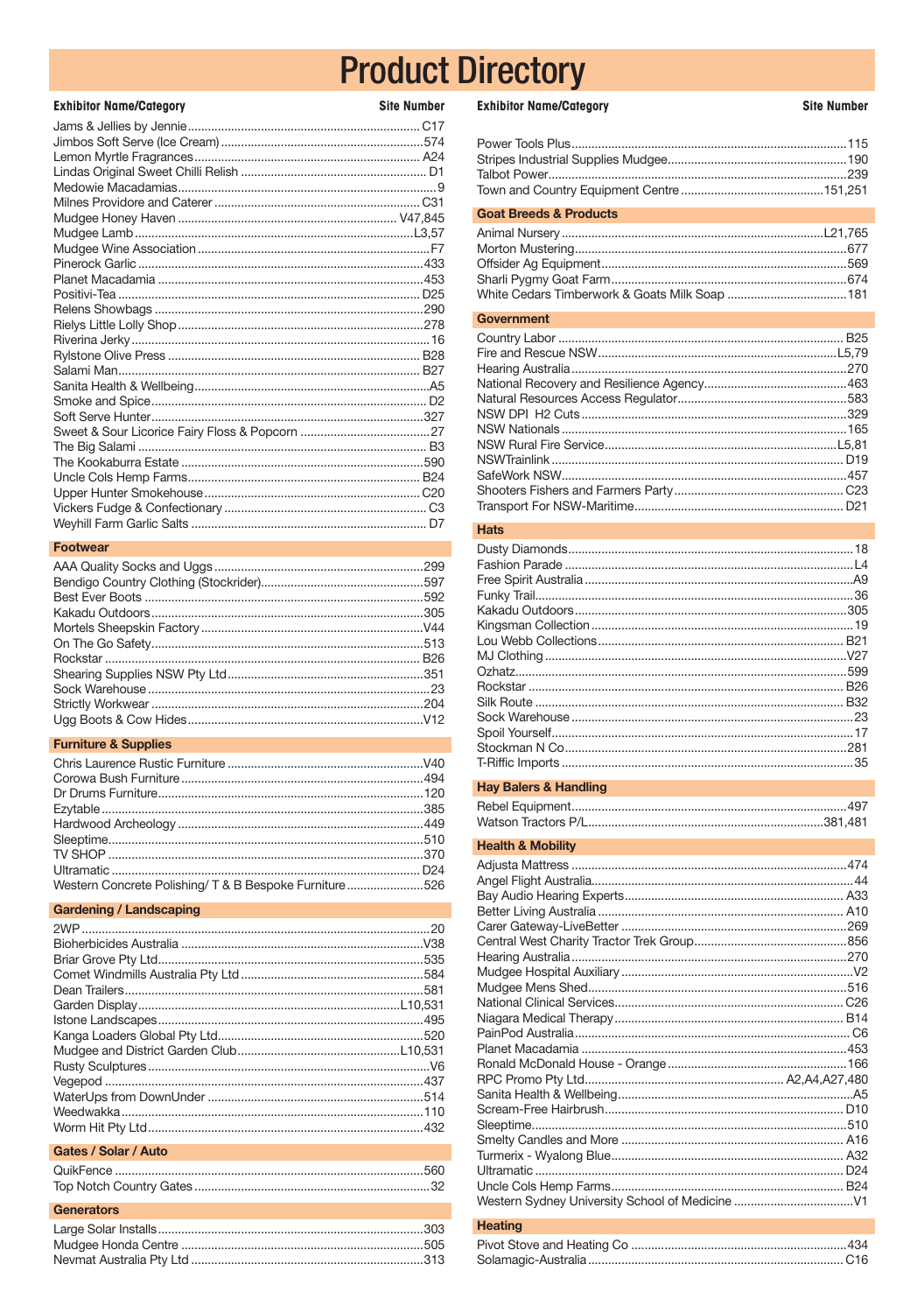| <b>Exhibitor Name/Category</b>                      | <b>Site Number</b> |
|-----------------------------------------------------|--------------------|
| <b>Home Butchery</b>                                |                    |
|                                                     |                    |
|                                                     |                    |
| <b>Home Products &amp; Gifts</b>                    |                    |
|                                                     |                    |
|                                                     |                    |
|                                                     |                    |
|                                                     |                    |
|                                                     |                    |
|                                                     |                    |
|                                                     |                    |
|                                                     |                    |
|                                                     |                    |
|                                                     |                    |
|                                                     |                    |
|                                                     |                    |
|                                                     |                    |
|                                                     |                    |
|                                                     |                    |
|                                                     |                    |
|                                                     |                    |
|                                                     |                    |
|                                                     |                    |
|                                                     |                    |
|                                                     |                    |
|                                                     |                    |
| Nature Lab Skincare & BabyScent Natural Skincare C2 |                    |
|                                                     |                    |
|                                                     |                    |
|                                                     |                    |
|                                                     |                    |
|                                                     |                    |
|                                                     |                    |
|                                                     |                    |
|                                                     |                    |
|                                                     |                    |
|                                                     |                    |
|                                                     |                    |
|                                                     |                    |
|                                                     |                    |
|                                                     |                    |
|                                                     |                    |
|                                                     |                    |
|                                                     |                    |
|                                                     |                    |
|                                                     |                    |
|                                                     |                    |
|                                                     |                    |
| <b>Horses &amp; Products</b>                        |                    |

| Country Comfort Water Heater and CGear Multimats570 |  |
|-----------------------------------------------------|--|
|                                                     |  |
|                                                     |  |
|                                                     |  |
|                                                     |  |
|                                                     |  |
|                                                     |  |
|                                                     |  |
|                                                     |  |
|                                                     |  |
|                                                     |  |
|                                                     |  |
|                                                     |  |
|                                                     |  |
|                                                     |  |

## **Horticultural / Nursery Supplies**

| <b>Exhibitor Name/Category</b> | <b>Site Number</b> |
|--------------------------------|--------------------|
| <b>Hoses &amp; Fittings</b>    |                    |
|                                |                    |
| <b>Information</b>             |                    |
|                                |                    |
|                                |                    |
|                                |                    |

#### Insurance

#### **Internet / Broadband / Mobiles**

## Jewellery

#### **Lawn Mowers / Edgers / Trimmers**

| Mudgee Powersports C/O Dubbo City Motorcycles401 |  |
|--------------------------------------------------|--|
|                                                  |  |
|                                                  |  |
|                                                  |  |

## **Leather Goods**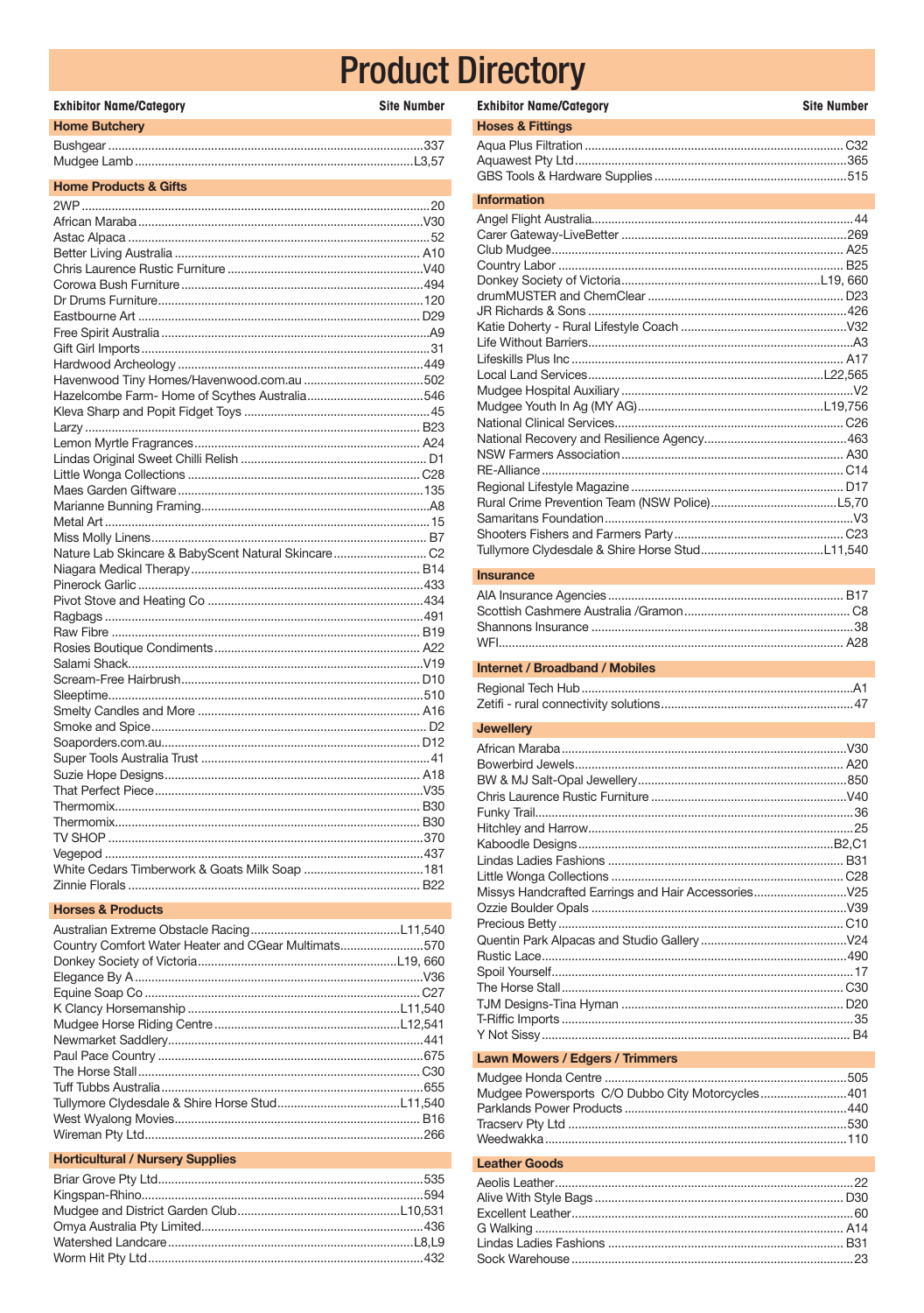| <b>Exhibitor Name/Category</b><br><b>Site Number</b> |
|------------------------------------------------------|
| <b>Lifting Devices / Hoists</b>                      |
|                                                      |
| <b>Livestock Breeds</b>                              |
|                                                      |
| <b>Livestock Products</b>                            |
|                                                      |

#### **Machinery**

## Motorcycles / UTV & Accessories

## **Museum Pieces**

## **Niche Industries**

## **Oils & Lubrication**

| <b>Exhibitor Name/Category</b>                                                                           | <b>Site Number</b> |
|----------------------------------------------------------------------------------------------------------|--------------------|
| <b>Organics</b>                                                                                          |                    |
|                                                                                                          |                    |
| <b>Pastures / Cereals / Seed</b>                                                                         |                    |
|                                                                                                          |                    |
| <b>Pest Management</b>                                                                                   |                    |
|                                                                                                          |                    |
| <b>Pet Supplies</b>                                                                                      |                    |
|                                                                                                          |                    |
| Pools & Spas                                                                                             |                    |
|                                                                                                          |                    |
| <b>Poultry &amp; Poultry Products</b>                                                                    |                    |
|                                                                                                          |                    |
| <b>Protective Gear</b>                                                                                   |                    |
|                                                                                                          |                    |
| <b>Pumps / Filters / Pipes</b>                                                                           |                    |
| NPI Group - Clark Tanks & National Poly Industries350<br>The Mudgee Pump Company / Monsoon Irrigators412 |                    |
| <b>Real Estate</b>                                                                                       |                    |
|                                                                                                          |                    |
| <b>Rural Supplies</b>                                                                                    |                    |
|                                                                                                          |                    |
| <b>Saddlery</b>                                                                                          |                    |
|                                                                                                          |                    |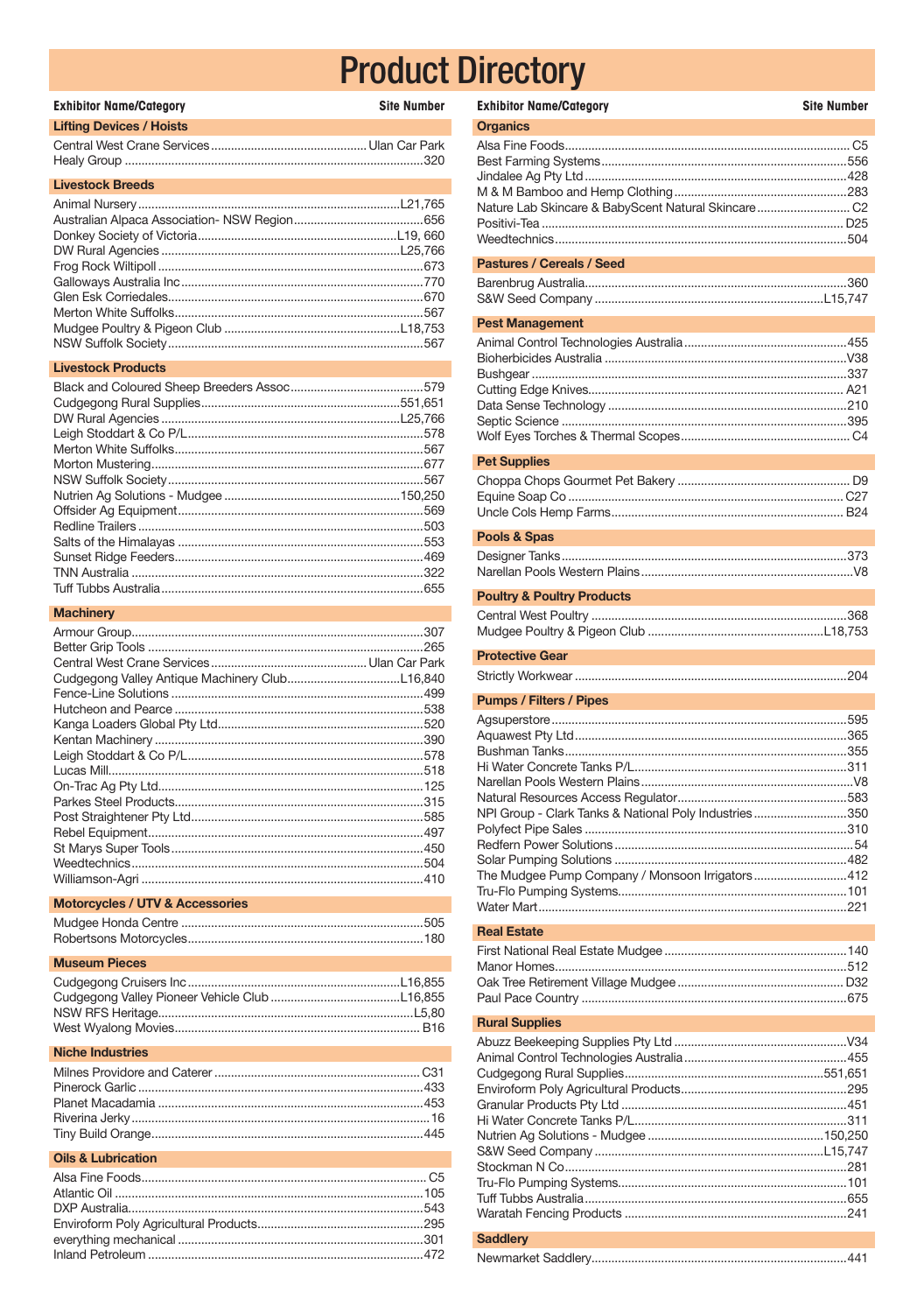| <b>Exhibitor Name/Category</b> | <b>Site Number</b> |
|--------------------------------|--------------------|
| <b>Safety Equipment</b>        |                    |
|                                | .383               |
|                                |                    |
|                                |                    |
|                                |                    |
|                                |                    |
|                                |                    |
|                                |                    |
|                                |                    |
|                                |                    |
|                                |                    |
|                                |                    |

#### **Sawmills**

## **Sculptures & Art**

#### **Security**

| Seeders & Planters |  |
|--------------------|--|
|                    |  |
|                    |  |
|                    |  |

### **Shearing Equipment**

## **Sheds / Garages & House Frames**

## **Sheep Breeds / Equipment**

#### **Silos**

| Sidsfiers / Mowers / Mulchers |  |
|-------------------------------|--|
|                               |  |
|                               |  |
|                               |  |

#### **Soil Conditioners**

## **Solar & Wind Technologies**

 $I$  Massesser  $I$  Masses

| <b>Exhibitor Name/Category</b>           | <b>Site Number</b> |
|------------------------------------------|--------------------|
|                                          |                    |
| <b>Sports &amp; Sporting Groups</b>      |                    |
|                                          |                    |
| <b>Spray Equipment &amp; Accessories</b> |                    |
|                                          |                    |
| <b>Spreaders</b>                         |                    |
|                                          |                    |
| <b>Steel &amp; Steel Products</b>        |                    |
|                                          |                    |
| <b>Stock Grids / Crates / Floats</b>     |                    |
|                                          |                    |
| <b>Storage Containers</b>                |                    |
|                                          |                    |
| <b>Tanks</b>                             |                    |
|                                          |                    |

| NPI Group - Clark Tanks & National Poly Industries350 |  |
|-------------------------------------------------------|--|
| Pioneer Water Tanks and H2o Tanks and Liners444       |  |
| The Mudgee Pump Company / Monsoon Irrigators412       |  |

#### **Technology / Software**

#### **Tools & Hardware**

## **Tourism**